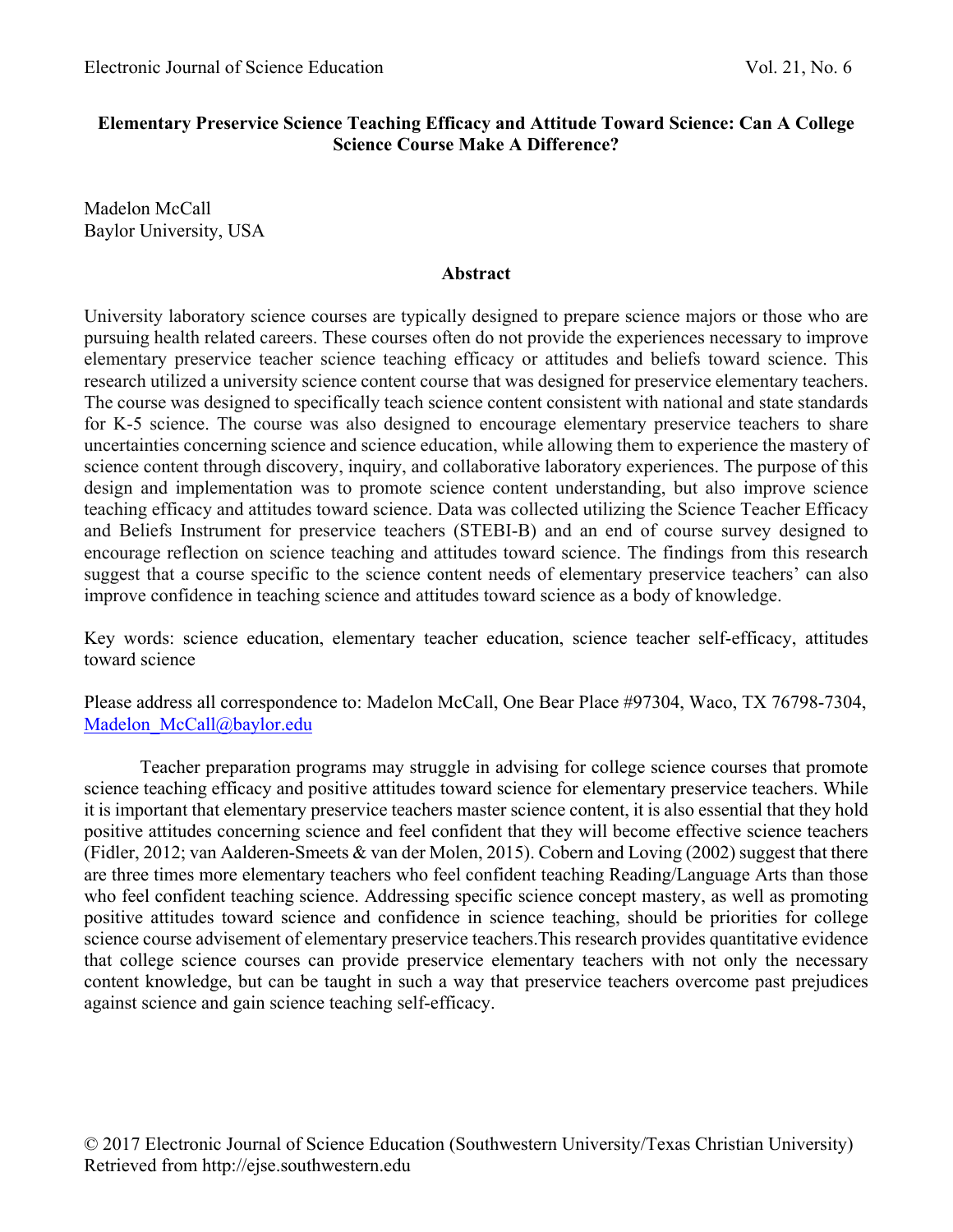### **Theoretical Framework**

It is imperative that elementary preservice teachers know that the college science courses they take will directly impact their ability, attitude, and efficacy to teach science. The number of college science courses and the type of experiences in those courses can be major factors in improving science teaching efficacy (Hechter, 2011). Colleges and universities should have definitive protocols to guide elementary education majors in choosing science courses that will be most beneficial to their teacher preparation. Typically, elementary preservice teachers take two 4-hour laboratory science courses. These courses are often grouped into "majors" and "non-majors" courses with the indication that those seeking science majors will be tracked into the more rigorous science courses. Those who are non-majors may be tracked into less rigorous science courses. While serving the purpose of preparing students in one specific area, i.e. biology, astronomy, environmental science, etc., these college science courses do not cover the broad range of science topics required to effectively teach science in grades K-5. A perusal of the topics listed in most state standards, including the Texas Essential Knowledge and Skills (TEKS) (Texas Education Agency, 2009), and the Next Generation Science Standards (NGSS Lead States, 2013) reveals the breadth of science content required to be taught at those grade levels. Topics include chemistry, physics, earth and space science, life science, and technology and engineering practices. It is problematic to expect elementary education majors to have the breadth of science knowledge necessary to teach K-5 science based on completion of two non-majors college science courses.

Research shows that elementary preservice teachers thrive when they learn content that is relevant to the science standards they will ultimately teach (Steinberg, Wyner, Borman, & Salame, 2015). Unfortunately, many college science courses are specific to one area of science, resulting in specific and often limited science knowledge. While this approach may contribute to a deep understanding in one content area, it cannot address the breadth of elementary science required for elementary teachers. According to Palmer (2011) understanding the impact of the lack of content knowledge, referred to as lack of cognitive mastery, can be important in uncovering elementary preservice teachers' lack of interest and confidence to teach science. Preservice teachers who do not master the science content they will be responsible for teaching may subsequently not be comfortable teaching science (Britner & Pajares, 2006). They may actually have a limited capacity "to judge how important science content is" (Howitt, 2007, p. 56) and therefore develop and pass on negative attitudes toward science to their students (Bergmen & Morphew, 2015; Cobern & Loving, 2002). It is also probable that preservice elementary teachers will not see science taught or modeled in college science courses using methods important to science pedagogy. Most college science courses are lecture-based and "can 'make or break' future elementary teachers' attitudes and abilities in their own classrooms" (Bergman & Morphew, 2015, p. 74).

Also problematic is that many college science courses utilize separate laboratory experiences that may or may not be directly linked to the lecture content. The absence of a link between hands-on experimentation and lecture content prevents the establishment of those connections necessary to attain mastery of science concepts. The disparate approach to these courses often contributes to the feelings of disinterest and low self-efficacy in science (Reisert & Kielbasa, 1999). Recent research on improving teachers' attitudes toward science indicates, "that improving attitudes is a first and essential step for teacher professional development in science education" (van Aalderen-Smeets & van der Molen, 2015, p. 711). For these reasons, courses should be implemented that promote mastery of content and positive attitudes in science so that elementary teachers do not avoid teaching science or rely on teaching strategies adopted from other content areas which may not reflect best practices in the content of science (Appleton, 2003).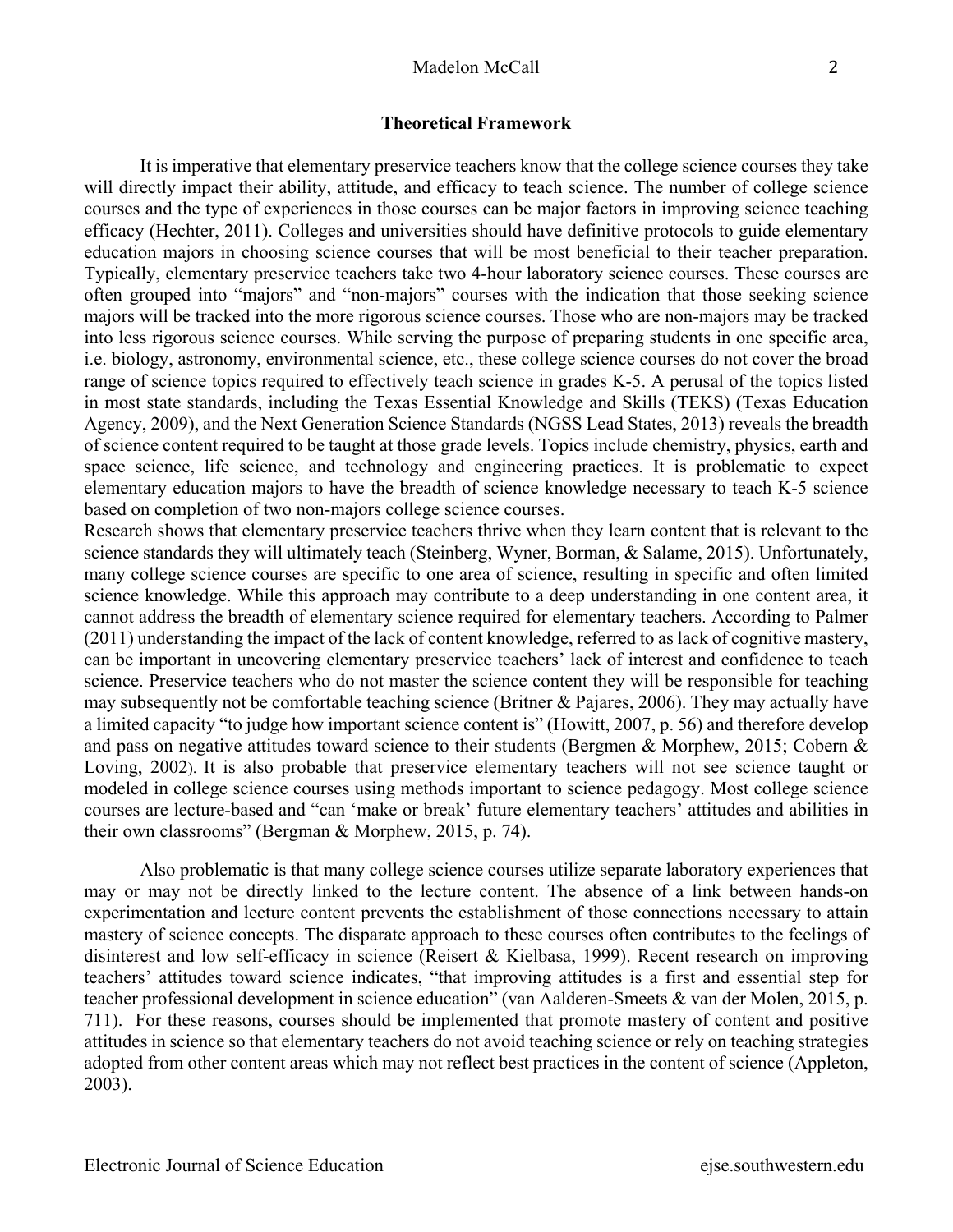It can be argued that once preservice teachers learn science content from already established college science course then the science methods courses offered through university or college education departments will provide the pedagogy necessary to prepare them to confidently and effectively teach science. While science methods courses do provide instruction in hands-on, inquiry-based methods of teaching science, novice science teachers resort to using the same lecture-based model employed in their university science courses. This occurs in spite of those same novice teachers believing that using handson methods of science teaching are more interesting and fun for their students (Fones, Wagner & Caldwell, 1999). The reality is that science teacher preparation occurs both within science methods and science content courses and that both university science and university education faculties should share responsibility for this preparation (Hechter, 2011). Confidence in teaching science and positive attitudes toward science and science education develop throughout the teacher preparation program and the required science content courses should address these issues while providing opportunities for content mastery.

### **Methods**

The purpose of this study was to explore the impact of a purposefully designed science content course on elementary preservice teachers' science teaching self-efficacy and attitudes toward science and science teaching.

### **Course Design**

The piloted course researched for this study was approved in spring 2015 as a university science course offered through the College of Arts and Science but taught in the Department of Curriculum and Instruction's science laboratory. The 2015-16 implementation of the course served as a pilot and data gathered during this time will be used to inform decisions concerning both content and course effectiveness of future course offerings. This course specifically presented life science and chemistry concepts necessary to effectively teach K-5 science in Texas. While the topics were chosen based on K-5 state and national standards (NGSS Lead States, 2013; TEA, 2009) the content was developed and presented using instructional strategies that promoted deep understanding of the scientific concepts required for effective science instruction of elementary school students. The instructor of the course was required to have an advanced degree in a core science, as well as experience in teaching K-12 science. The instructor for the pilot course had a master's degree in biology and a doctorate in Curriculum and Instruction, as well as a Texas certification to teach biology and chemistry. The instructional goals of the course included:

- 1. Elementary preservice teacher mastery of content specific to the life science and chemistry standards as based on the Texas elementary science content standards for grades K-5 (TEA, 2009), the National Science Teachers Association (NSTA, 2003) and the NGSS Lead States (2013),
- 2. Instructional modeling by the course instructor of varied and effective science education instructional strategies, and
- 3. Improvement of elementary preservice teacher attitudes and confidence toward science and science teaching.

Guidelines from the National Research Council (NRC, 2005) were also utilized. These guidelines recommend that laboratory experiences be integrated into instructional units to "gauge the students' developing understanding and to promote their self-reflection on their thinking" (NRC, 2005, p. 82). The course met two times each week, with each session lasting two hours and forty-five minutes. This extended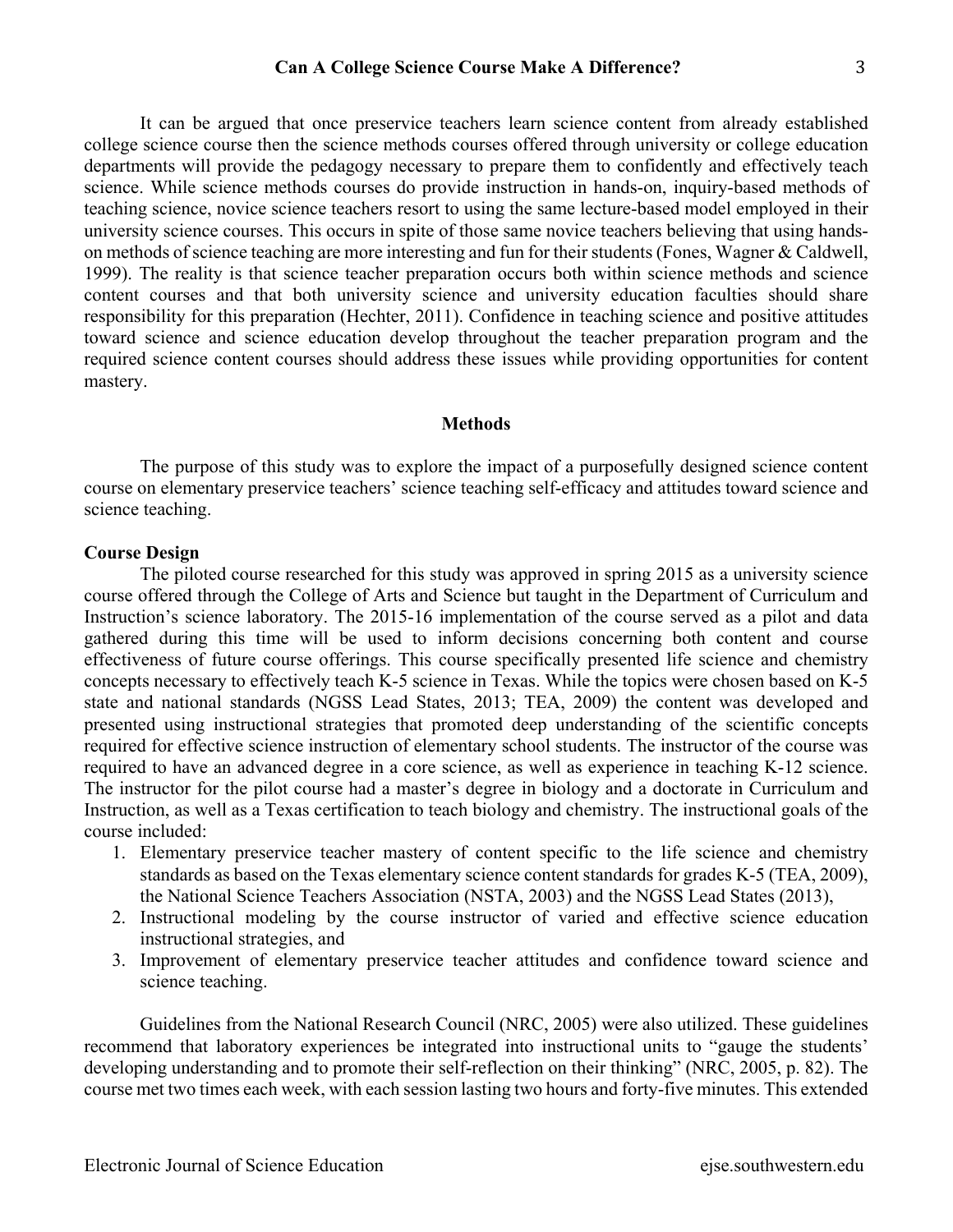time allowed for the laboratory experience to be embedded into each class session ultimately providing a seamless transition between hands-on and collaborative laboratory activities, discussion, and interactive lecture. The course was designed to be very collaborative; therefore, students were grouped at tables of three to four students. This arrangement allowed students to collaboratively formulate questions and engage in discussions.

Each class session was planned using the 5E lesson-planning model, developed by the Biological Sciences Curriculum Study (BSCS) (Bybee, Gardner, Van Scotter, Powell, Westbrook, & Landes, 2006), which is an inquiry-based model, designating instructional units according to the following guidelines:

- 1. Begin with an activity that **engages** students and uncovers prior conceptions and misconceptions,
- 2. Progress to an **exploration** of content activity (typically a laboratory experience),
- 3. **Explain** the content (student FIRST, then teacher: discussion/lecture)
- 4. Follow with an application or **elaboration** of content (often a laboratory experience with discussion), and
- 5. Include an ongoing **evaluation** (specific and purposeful questioning, written analysis, quizzes, etc.).

The 5E lesson plan instructional model was chosen because of the emphasis on the use of inquiry. A written probe was included as a part of the "engage" portion of each lesson to determine student understanding of content presented during that session. Many of Paige Keeley's science probes (2005-09) were used, even though they are written for grades K-12, because the students lacked basic science content knowledge. After the probes were administered, students then participated in collaborative exploration activities that often involved the collection of data, followed by an analysis of trends, predictions, and subsequent development of ongoing questions. The students were required to present their findings before the instructor began an explanation of the new content. Interactive lecture was often the mode of delivery for that explanation and usually lasted only 20-30 minutes per class session. Students were then given the opportunity to apply their new knowledge during an exploration/application activity. Formative evaluation, in addition to the probe, consisted of purposeful questioning of students and written assignments completed during laboratory activities. There was no textbook that met the requirements of the wide range of content included in this course; therefore, electronic resources were used extensively.

# **Participants**

Thirteen female students participated in the course during spring 2016 and were given the option to participate in the research by signing a consent form at the beginning of the semester. Students who opted not to participate were identified at the end of the semester and their information was removed from the final analysis. Twelve students completed the information required for analysis of the STEBI-B and eleven students completed the end of course questionnaire. Ten of the thirteen students were classified as freshmen and had taken no prior college science courses. Three of the students were classified as sophomores and had previously taken a college-level science course. Ninety-two percent of the students had taken both biology and chemistry in high school.

# **Data Collection**

Data were collected using a pre- and post-administration of the Science Teaching Efficacy and Beliefs Instrument-B (STEBI-B) version for preservice teachers developed by Enochs and Riggs (1990). The test was administered once during the first week of the semester and again during the last week of the spring 2016 semester. The STEBI-B is a twenty-three-question instrument that measures a preservice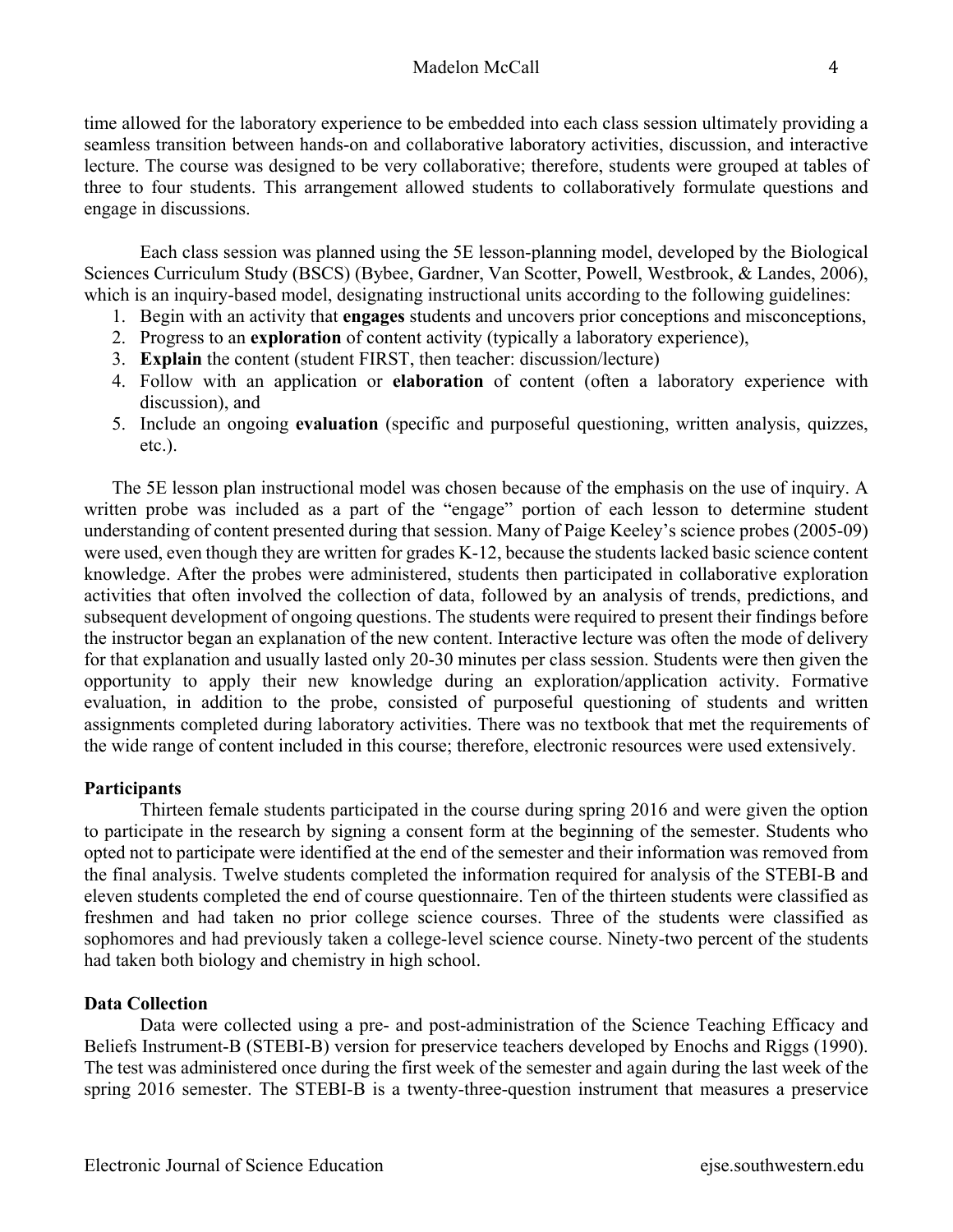teachers' beliefs concerning their ability to teach science. The questions are Likert-type with a scale of 1- 5, with 1 corresponding to Strongly Disagree and 5 corresponding to Strongly Agree. Thirteen of the questions are written in positive form and twelve are written in negative form. For purposes of analysis, the negative form questions were reversed scored (Enochs & Riggs, 1990). The questions on the STEBI-B are divided into two types, those designated as measuring Personal Science Teaching Efficacy (PSTE), which is the preservice science teachers' belief that they can effectively teach science, and those designated as measuring Science Teaching Outcome Expectancy (STOE), which is the preservice teachers' perceived ability to positively affect their (future) students' outcomes (Enochs & Riggs, 1990).

The Wilcoxon Signed Ranks test for dependent samples was chosen to analyze the STEBI-B scores due to the small sample size. Twelve students participated in the pre- and post-STEBI-B; therefore, a nonparametric statistical test was used to determine if there was a statistically significant difference between pre- and post- test scores on questions designated as addressing PSTE or STOE. This statistical test was implemented using a maximum allowable Type I error rate  $(p < .001, a = .05)$ .

Additional data were collected using an electronically administered questionnaire during the last week of the semester. Eleven students completed this information. The questionnaire allowed students the opportunity to share their attitudes in an open-ended format that supplemented the data obtained through the STEBI-B analysis. The questionnaire consisted of the following questions:

- 1. How has your participation in this course influenced your confidence in understanding scientific concepts?
- 2. How has your participation in this course influenced your attitude toward science as a body of knowledge?
- 3. How has your participation in this course influenced your attitude toward teaching science to elementary students?
- 4. How do you believe your participation in this course will influence the quality of your science instruction?

### **Results**

### **STEBI-B Analysis**

 The STEBI-B was utilized to determine if there had been a change in science teaching efficacy for the participants who completed the piloted science course. The small class sample size dictated that both the descriptive and inferential statistics be provided. There were only twelve students (of the original thirteen) who participated in both the pre-and post-STEBI-B. Table 1 provides the basic STEBI-B statistics for those twelve students. Table 2 provides information concerning the ranking of changes on the pre- and post-test. This information was used for the Wilcoxon Signed Ranks Test (Table 3). Table 2 illustrates that on the STOE variable, six students had mean scores that decreased from pre- to post-test, five increased, and one student had the same scores on both the pre- and post-tests. For the PSTE variable, 11 students, approximately 92%, showed an increase in their mean scores from pre- to post-test, with only one showing a decrease. The Wilcoxon Signed Ranks Test in Table 3 provides evidence for a statistical difference in pre- and post- STEBI-B PSTE scores but illustrates no difference in the pre- and post-STEBI-B STOE scores.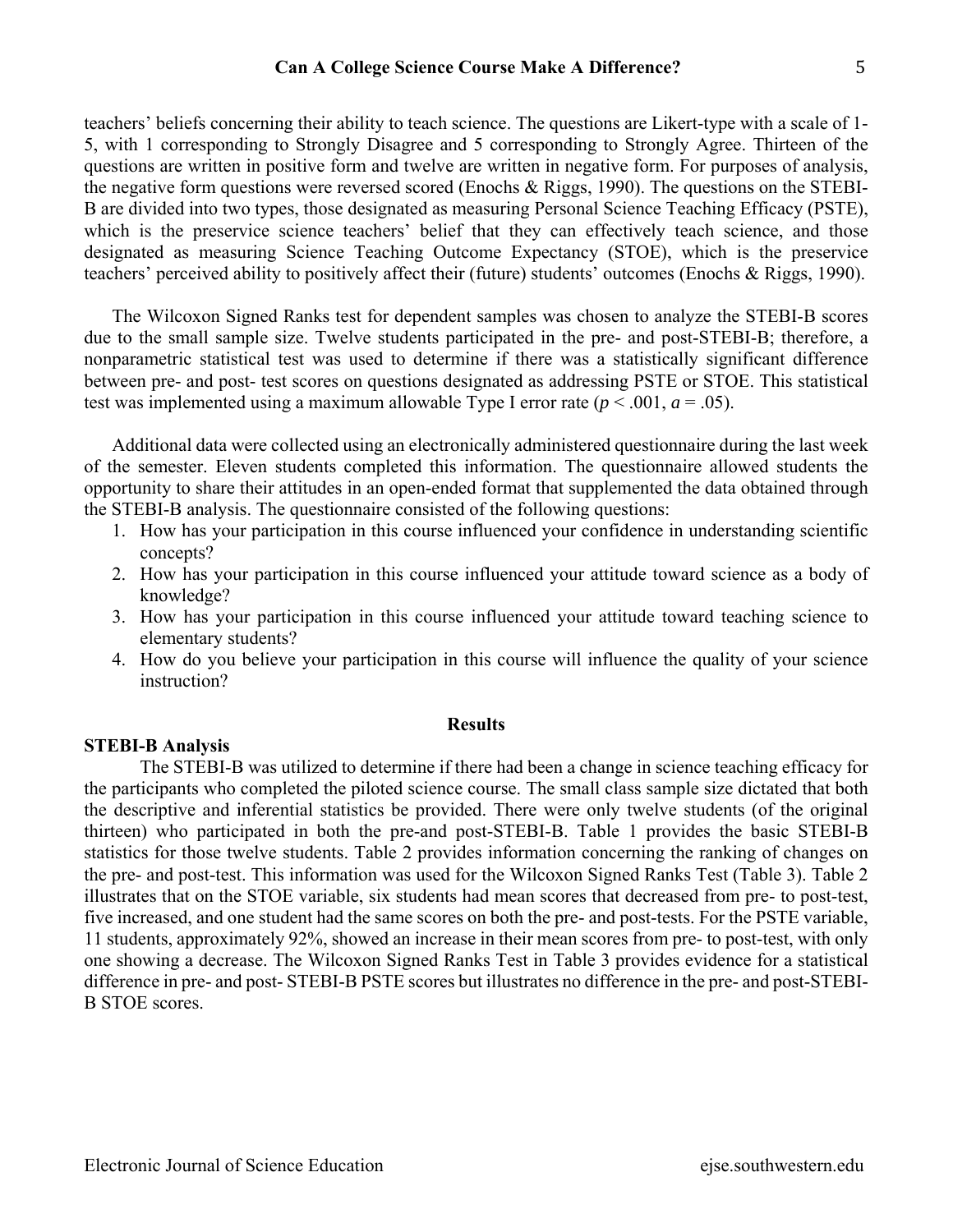| Table I                       |  |  |
|-------------------------------|--|--|
| <b>Descriptive Statistics</b> |  |  |

|              |    | Mean  | Std. Deviation | Minimum | Maximum |
|--------------|----|-------|----------------|---------|---------|
| Pre-STOE     | 12 | 35.41 | 5.07           | 26.00   | 45.00   |
| Post-STOE 12 |    | 34.75 | 3.84           | 29.00   | 44.00   |
| Pre-PSTE     |    | 41.33 | 8.15           | 30.00   | 58.00   |
| Post-PSTE    |    | 52.00 | 5.60           | 44.00   | 61.00   |

# Table 2

 $T<sub>1</sub>$  1 1 1 1

| ranks |  |
|-------|--|
|       |  |

| Question/Test     |                       | N               | Mean Rank | Sum of Ranks |
|-------------------|-----------------------|-----------------|-----------|--------------|
| STOE Post-        | Negative Ranks        | $6^{\rm a}$     | 6.00      | 36.00        |
| <b>STOE Pre</b>   | <b>Positive Ranks</b> | $5^{\rm b}$     | 6.00      | 30.00        |
|                   | <b>Ties</b>           | $1^{\circ}$     |           |              |
|                   | Total                 | 12              |           |              |
| <b>PSTE Post-</b> | <b>Negative Ranks</b> | 1 <sup>d</sup>  | 4.50      | 4.50         |
| <b>PSTE</b> Pre   | <b>Positive Ranks</b> | 11 <sup>e</sup> | 6.68      | 73.50        |
|                   | Ties                  | 0 <sup>f</sup>  |           |              |
|                   | Total                 | 12              |           |              |

Note.

a. STOE Post < STOE Pre b. STOE Post > STOE Pre c. STOE Post = STOE Pre d. PSTE Post < PSTE Pre e. PSTE Post > PSTE Pre

f. PSTE Post = PSTE Pre

Table 3

*Wilcoxon Signed Ranks Test*

|                        |      | STOE Post -STOE Pre PSTE Post – PSTE Pre |
|------------------------|------|------------------------------------------|
| Asymp. Sig. (2-tailed) | .789 | .007                                     |
| Exact Sig. (2-tailed)  | .836 | .004                                     |
| Exact Sig. (1-tailed)  | .418 | .002                                     |
| Point Probability      | .024 | .000                                     |

# **Questionnaire Analysis**

Table 4 provides specific comments gathered from the end of semester questionnaire. Representative quotes for each question are included in the table. The positive response rate for question one (influence of the course on their confidence in understanding science concepts), two (influence of the course attitude toward science as a body of knowledge), and four (influence of the course on the quality of their science teaching) was each ninety-one percent. The positive response rate for question three (influence of the course on their attitude toward teaching science to elementary students) was one hundred percent.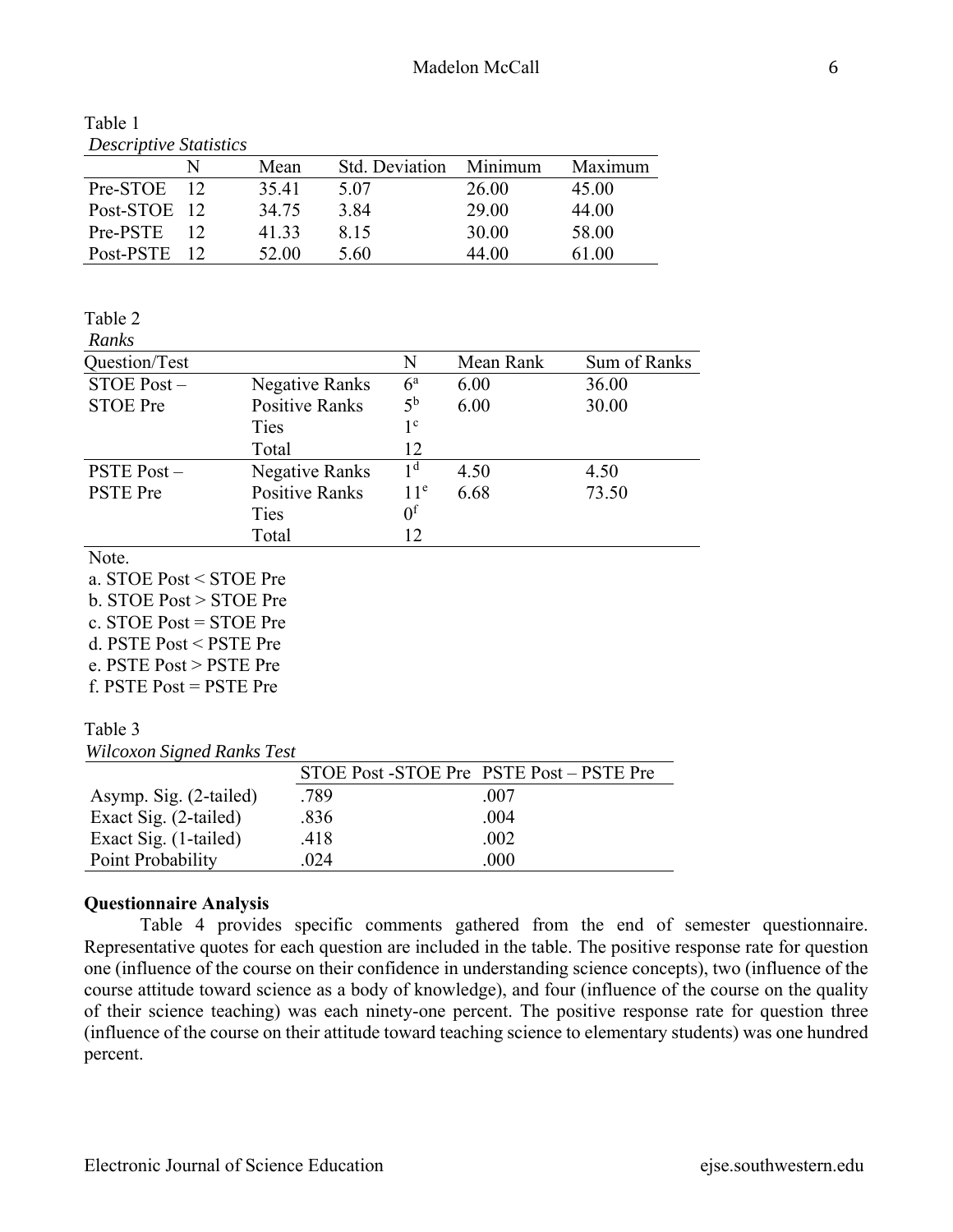| Questionnaire Analysis Results                                                                          |          |          |          |
|---------------------------------------------------------------------------------------------------------|----------|----------|----------|
| Questions                                                                                               | Positive | Neutral  | Negative |
| And                                                                                                     | Response | Response | Response |
| <b>Student Quotes</b>                                                                                   | $(N=11)$ | $(N=11)$ | $(N=11)$ |
| How has your participation in the ISCI course<br>influenced your confidence in understanding scientific | 91%      | $9\%$    | $0\%$    |
| concepts?                                                                                               |          |          |          |

"Before taking this class, I honestly did not remember most of the science I was taught before college. Going into the TA year, I was very nervous that I would not be prepared to teach science at all. After taking this class, though, I can say that I feel 100% confident in my ability to teach science."

"My participation in the ISCI course has made me feel extremely confident in understanding scientific concepts. I feel like I finally understand every science concept I have ever been taught. I have always learned the information taught to me just deep enough to excel at tests. After this course, every concept seems clear to me. I didn't learn the concepts just for a test; I learned them for life."

How has your participation in the ISCI course influenced your attitude toward science as a body of 91% 9% 9% 0% knowledge?

"I have always thought I wasn't good at science, but after this class seeing that breaking down and taking appropriate time explaining concepts really helped me grasp them."

| "Science has always been one of my least favorite subjects, and I am now extremely fascinated." |  |       |       |  |
|-------------------------------------------------------------------------------------------------|--|-------|-------|--|
| How has your participation in the ISCI course                                                   |  |       |       |  |
| influenced your attitude toward teaching science to 100%                                        |  | $0\%$ | $0\%$ |  |
| elementary students?                                                                            |  |       |       |  |

"After taking this class, I am no longer scared of the thought of me teaching science to elementary students. This class has given me the confidence that I will need to teach it."

| "I almost forgot that science could actually be fun. This class has reminded me that there are so many    |       |       |
|-----------------------------------------------------------------------------------------------------------|-------|-------|
| different techniques and projects that are fun for students to participate in, but that also successfully |       |       |
| teach the content. Science does not have to be boring. In fact, if it is, you are teaching it wrong."     |       |       |
| How do you believe your participation in the ISCI                                                         |       |       |
| course will influence the quality of your science 91%                                                     | $9\%$ | $0\%$ |
| instruction?                                                                                              |       |       |

"I used to despise science. I was really bad at it in high school. I feel having more knowledge in science areas will help me to teach effectively."

"Not only do I now understand the material much better now, but also I understand that there isn't one way to teach science. Students learn and understand things differently, so I have realized you cannot be closed minded about which way you teach a concept in science. You have to be open to change your lesson to help the students grasp it the best they can."

Table 4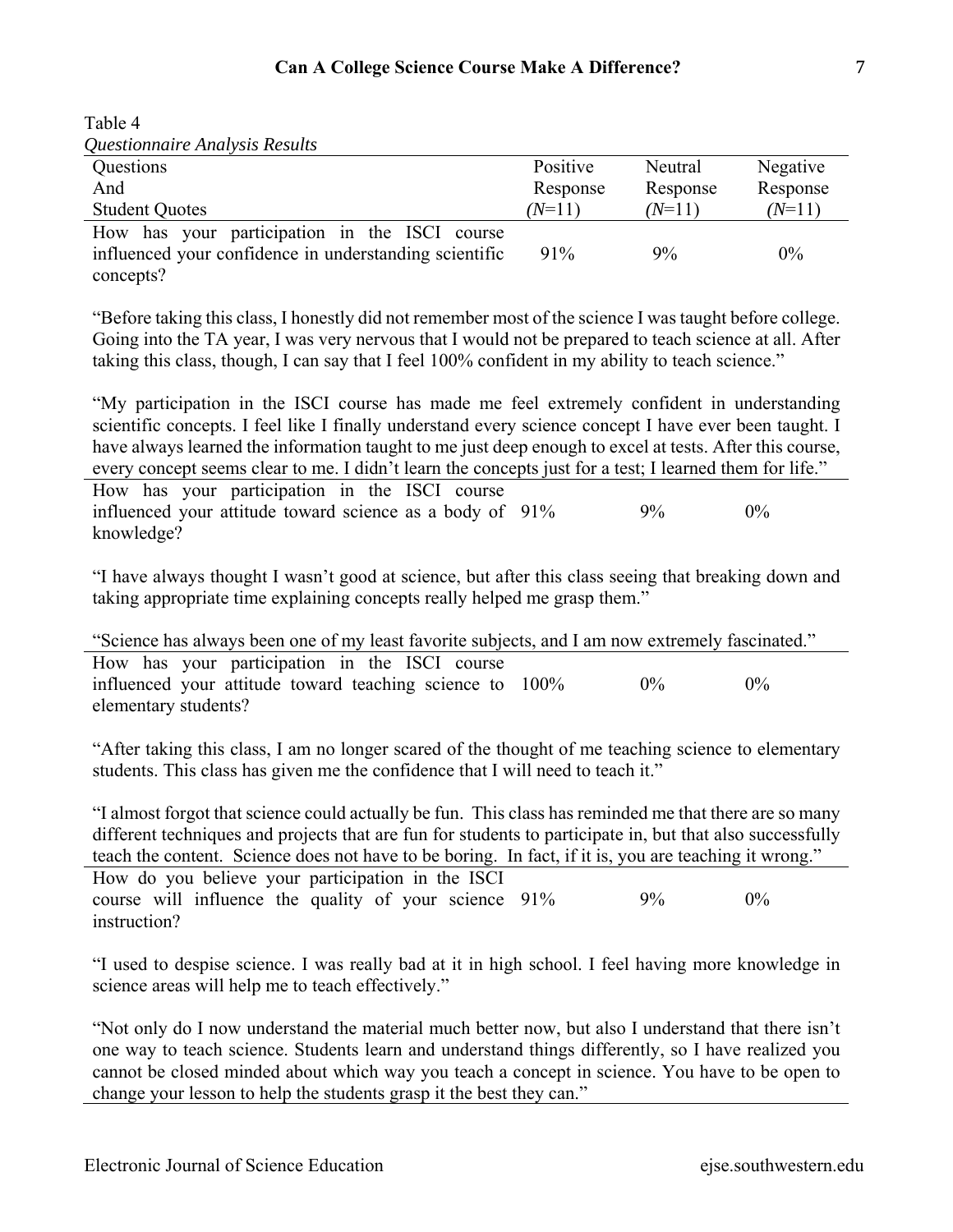### Madelon McCall 8

#### **Discussion**

Evidence gathered from preservice elementary teachers after a one-semester pilot of a science content course formulated specifically to address K-5 elementary science concepts indicates that these preservice elementary teachers showed improvement in their science teaching self-efficacy. The research also provides evidence that preservice elementary teachers developed a more positive attitude toward both science and science education. Yet to be determined is whether the students would have developed a positive attitude regardless of the college science course completed. The specific quotes from the elementary preservice teachers provide evidence that, in some cases, the change in attitude and selfconfidence over the course of the semester toward both science and science teaching was an extreme change. Both the STEBI-B analysis and questionnaire responses indicate that preservice teacher perceptions of their science teaching effectiveness improved as a result of completing this course. While the STEBI-B PSTE score changes were statistically significant, the STOE scores were unchanged. Recalling that the PSTE measures the preservice science teachers' belief that they can effectively teach science, while the STOE measures their perceived ability to positively affect their (future) students' outcomes, it is important to understand why the two measurements might differ. One possible explanation for this difference in scores may be attributed to the preservice teachers' enrollment in this course as freshmen or sophomores. The students in this course were primarily freshmen and had not participated in a field experience related to teaching, so were only aware of their own attitudes and efficacy toward teaching science. They had no prior field experiences that would have allowed them to understand how their confidence and ability to teach science would also promote positive outcomes in their students' learning of science. It is possible that once the elementary preservice teachers begin clinical experiences during their junior year they would then see evidence of student learning due to the their own confidence and ability to teach science. The reference point for student learning is difficult to establish as freshman and sophomores when they are not working directly with groups of elementary students. While these preservice teachers appear confident that they have mastered the content required to effectively teach elementary students life science and chemistry, they are not aware of how that ability may affect student outcomes in their future elementary classrooms. Most telling is the change in attitude toward science and science education. One hundred percent of the participating elementary preservice teachers claimed a positive change in their attitudes toward teaching science and 91% claimed a positive change in their attitude toward science. It was discouraging to hear the negative attitudes toward science expressed by the preservice teachers at the beginning of the semester. They were reluctant to participate in inquiry experiences and wanted the content presented in lecture format, basically "Tell me what I need to know". These preservice teachers did not want to construct their own understanding of science concepts through experiences. It was at least a month into the semester before they were comfortable with utilizing the inquiry process to learn science. Modeling inquiry and the integration of interactive lecture with handson experiences and scaffolded laboratory experiences was foreign to how they had learned science previously. The final changes in their attitudes were very positive and very encouraging. Although this was a small study on a piloted college science course, the results show that big changes in self-efficacy and attitudes toward science and science education can occur when the course is designed to both allow for mastery of content and be interesting and fun. These elementary preservice teachers now look forward to teaching science instead of dreading that responsibility.

### **Limitations**

The small sample size of this study is a limitation to extrapolating results to other populations of elementary preservice teachers. Efforts to minimize the statistical limitations were made by using the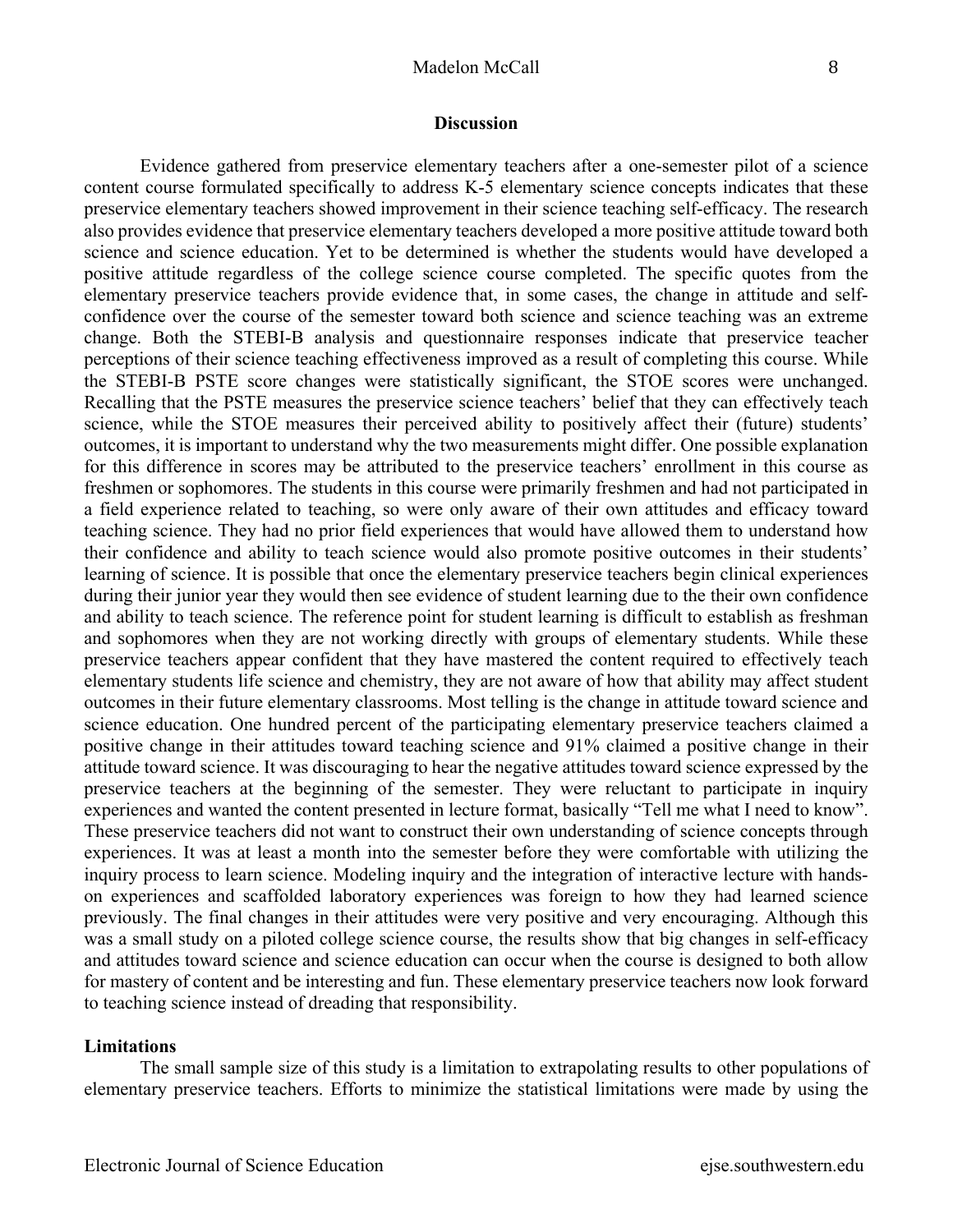Wilcoxon Signed Ranks test. The results of this pilot were necessary at this university to provide immediate evidence of the impact one course could have on the science preparation of elementary teachers so that arguments could be made to continue offering the course, as well as providing support for the development of a second course to address physics and earth/space concepts.

Constraints on the actual implementation of the course included the problem of differentiating instruction to address student differences in science preparation and the students' depth of science knowledge. While this is an issue in all courses, it was particularly problematic in this course. Many of the science concepts addressed appear superficially to be very basic, yet it was within those basic concepts that misconceptions were evident. In one section of this course, student knowledge ranged from students with advanced science knowledge to those who did not understand what it meant to be "warm-blooded" or why the "2" was necessary in the formula for water,  $H_2O$ .

Another instructional constraint was the limited availability and subsequent need for development of effective, interesting, and relevant laboratory experiences that addressed basic science concepts, yet promoted a deep understanding of those concepts. The laboratory experiences utilized in this pilot course were inquiry-based, meaningful and relevant, required minimal laboratory skills, and promoted student confidence in and attitudes toward science, yet these experiences should continue to be improved so that they address science concepts on a continuum from a basic level to a collegiate level of understanding. This would ensure that the most basic of science concepts is mastered, preparing the preservice teacher to teach the concepts with both a depth of understanding and improved attitudes toward teaching science (Tessier, 2010).

## **Conclusion**

 The piloted science content course used for this research provided valuable data for assessing both preservice elementary teachers' confidence in teaching science and their attitudes toward science as a body of knowledge. While the sample size was small, the evidence supports the need for such a course and predicates the need for further research. The evidence also supports the need for experiences necessary for these preservice teachers to overcome their discomfort in being required to teach content for which they do not feel they are fully prepared. One student, who admitted trepidation in taking a college science course, shared her personal experience:

"I feel very confident in understanding scientific concepts after taking this course. I was a little nervous when I came into this class because I didn't have stellar science teachers in high school. My participation in this course has really helped clarify misconceptions and helped me better understand scientific concepts."

This course encouraged students to uncover their own science misconceptions and share uncertainties concerning science and science education, while allowing them to experience the mastery of science content through discovery, inquiry, and collaborative laboratory experiences. The requirement of this course for training future elementary science teachers is important to the future of elementary science students. It is the responsibility of elementary teacher preparation programs to produce teachers who are prepared to be effective and confident teachers in all content areas, including science. Therefore, it is essential that teacher preparation programs include college science courses designed to teach content that is specific to elementary science standards and that also improve science teacher self-efficacy and attitudes toward science. The lack of inclusion of such courses essentially affects not only preservice teachers, but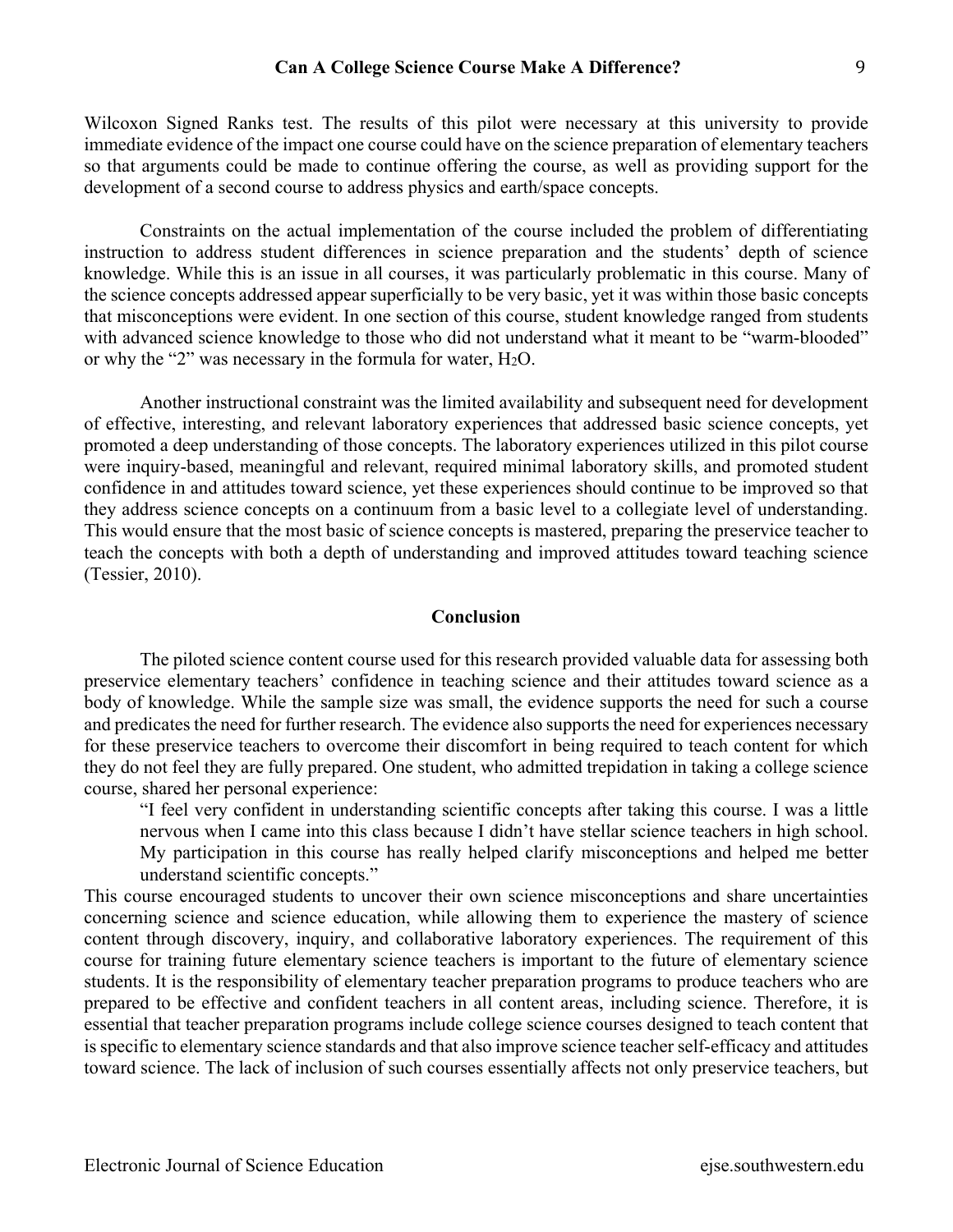10 

also all elementary students who they have the opportunity to teach. There can be no weak link in science education; the preparation must begin in the elementary schools with a solid foundation in science.

Future research should track the freshman and sophomore preservice teachers involved in this study and determine whether the improved science teaching efficacy and confidence toward teaching science continue through the elementary science methods course taken during the junior year. Studies should also include measuring the impact of the science content course on the preservice teachers' ability to apply the information, both content and modeled pedagogy, learned during the science content course. The success of this course in improving science teaching efficacy and confidence toward teaching science will only be impactful if it continues throughout these preservice elementary teachers' careers.

# **References**

- Appleton, K. (2003). How do beginning primary school teachers cope with science? Toward an understanding of science teaching practice. *Research in Science Education*, *33*(1), 1–25.
- Bergman, D. J., & Morphew, J. (2015). Effects of a science content course on elementary preservice teachers' self-efficacy of teaching science. *Journal of College Science Teaching, 44*(3), 73-18.
- Britner, S. L. & Pajares, F. (2006). Sources of science self-efficacy beliefs of middle school students. *Journal of Research in Science Teaching, 43*(5), 485-499.
- Bybee, R. W., Taylor, J. A., Gardner, A., Van Scotter, P., Powell, J. C., Westbrook, A., & Landes, N. (2006). *The BSCS 5E Instructional Model: Origins, effectiveness, and applications; Executive Summary.* Colorado Springs, Colorado: BSCS. Retrieved from http://www.bscs.org
- Cobern, W. W., & Loving, C. C. (2002). Investigation of preservice elementary teachers' thinking about science. *Journal of Research in Science Teaching, 39*, 1016–1031.
- Enochs, L., & Riggs, I. (1990). Further development of an elementary science teaching efficacy belief instrument: A preservice elementary scale. *School Science and Mathematics, 90*, 694-706.
- Fidler, C. (2012). College science for preservice elementary teachers: What is the best approach? *Journal of College Science Teaching, (42)*2, 16-17.
- Fones, S. W., Wagner, J. R., & Caldwell, E. R. (1999). Promoting attitude adjustments in science for preservice elementary teachers. *Journal of College Science Teaching, 28*(4), 231.
- Hechter, R. P. (2011). Changes in preservice elementary teachers' personal science teaching efficacy and science teaching outcome expectancies: The influence of context. *Journal of Science Teacher Education*, *22*, 187-202.
- Howitt, C. (2007). Pre-service elementary teachers' perceptions of factors in an holistic methods course influencing their confidence in teaching science. *Research in Science Education, 37,* 41-58.
- Keeley, P. (2005-09). *Uncovering Student Ideas in Science* (Vol. 1-4). Arlington, VA: NSTA Press.
- National Research Council. (2005). *America's Lab Report*. Washington, DC: National Academy Press. Retrieved from www.nap.edu/catalog/11311/americas-lab-report-investigations-in-high-schoolscience
- National Science Teachers Association. (2003). *Standards for Science Teacher Preparation*. Retrieved from https://www.nsta.org/preservice/docs/NSTAstandards2003.pdf
- NGSS Lead States. (2013). *Next Generation Science Standards: For states, by states.* Washington, DC: The National Academies Press. Retrieved from http://www.nextgenscience.org/
- Palmer, D. H. (2011). Sources of efficacy information in an inservice program for elementary teachers. *Science Education, 95*(4), 577-600.
- Reisert, P. S., & Kielbasa, M.E. (1999). Improving science education for future teachers.  *Journal of Research in Science Teaching, 52*(5), 710-734.